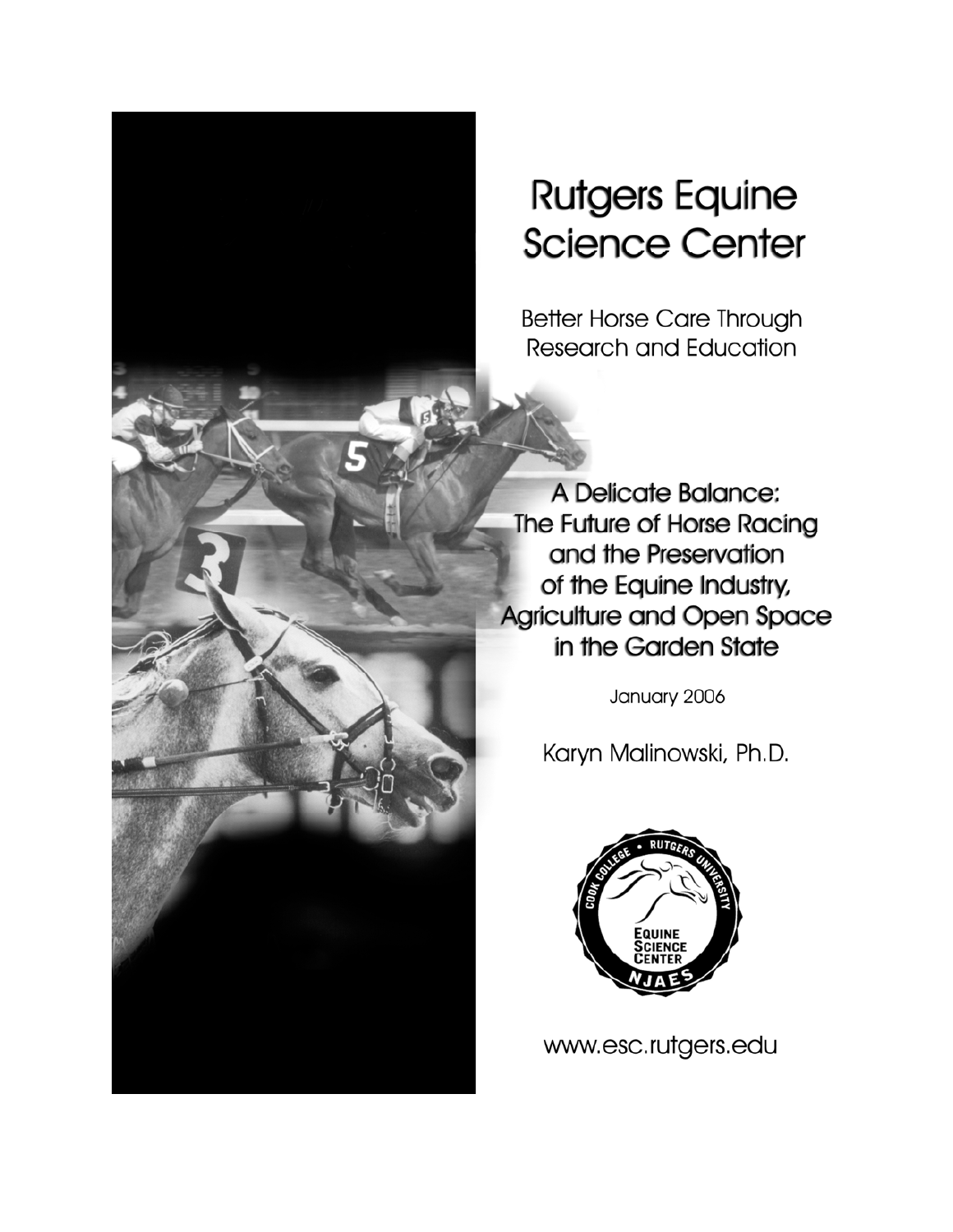# **A Delicate Balance: The Future of Horse Racing and the Preservation of the Equine Industry, Agriculture and Open Space in the Garden State 1**

**Karyn Malinowski, Ph.D.** 

#### **Dean of Outreach and Extension Programs, Rutgers Cooperative Research and Extension Director of the Equine Science Center, New Jersey Agricultural Experiment Station**

#### **Forward**

One of the largest industries in the United States revolves around horses, which make a daily impact on the lives of one in every 60 American citizens. The "Force of the Horse" as stated by the American Horse Council (1996) means more than the economic importance and the \$102 billion value of the United States horse industry (American Horse Council Foundation, 2005). Horses and the industries that surround the animal are an integral part of the history and development of human kind, and millions of people world-wide actively participate in equinerelated activities through occupations, recreation and sport. Horses have a vast societal impact and are responsible for improving the quality of life for millions of Americans by preserving open space, providing outdoor sport and recreation, building a solid foundation for youth development, and providing mental and physical therapy to adjudicated youth and handicapped persons (Malinowski, 1999). Today the horse's role in American society is different than it was in the  $18<sup>th</sup>$ ,  $19<sup>th</sup>$  and early  $20<sup>th</sup>$  centuries. Because of the American horse owners dedicated commitment to their animals, horses today enjoy a higher standard of living, increased longevity, productivity, and quality of life.

More than 4.6 million Americans are involved in the horse industry. The industry is vast and highly diverse, combining the rural activities of breeding, training, and housing horses with more urban activities such as racing, horse shows and competition stadiums and grounds, and public stables. The United States horse industry is a \$39.2 billion business associated with 9.2 million horses. The horse industry's contribution to the U.S. gross domestic product (GDP) is \$102 billion, and it generates over 1.4 million full-time equivalent (FTE) jobs across the country (AHCF, 2005). More recently, economic impact studies of the horse industry in New Jersey, New York, and Pennsylvania have demonstrated the importance of the equine industry in one of the smallest and most densely populated and two of the most diverse states in the country; (New Jersey, New York, and Pennsylvania, respectively; NJDA, 1996; NYASS, 2001; Penn State University, 2003).

In New Jersey, where the horse is the state animal, the equine industry is invaluable as a major factor in retaining agricultural acreage as open space. Although horse owners do not market their product by the bushel, pound, or cubic foot, horses are bred, raised, bought and sold in the Garden State like any other agricultural commodity. The horse industry in New Jersey is represented on the State Board of Agriculture, where policymaking decisions affecting agriculture are made.

<sup>1</sup> Correspondence: 88 Lipman Drive, New Brunswick, NJ 08901-8525 (phone: 732-932-5000 x581, fax: 732-932-6633, email: [malinowski@rcre.rutgers.edu\)](mailto:malinowski@rcre.rutgers.edu)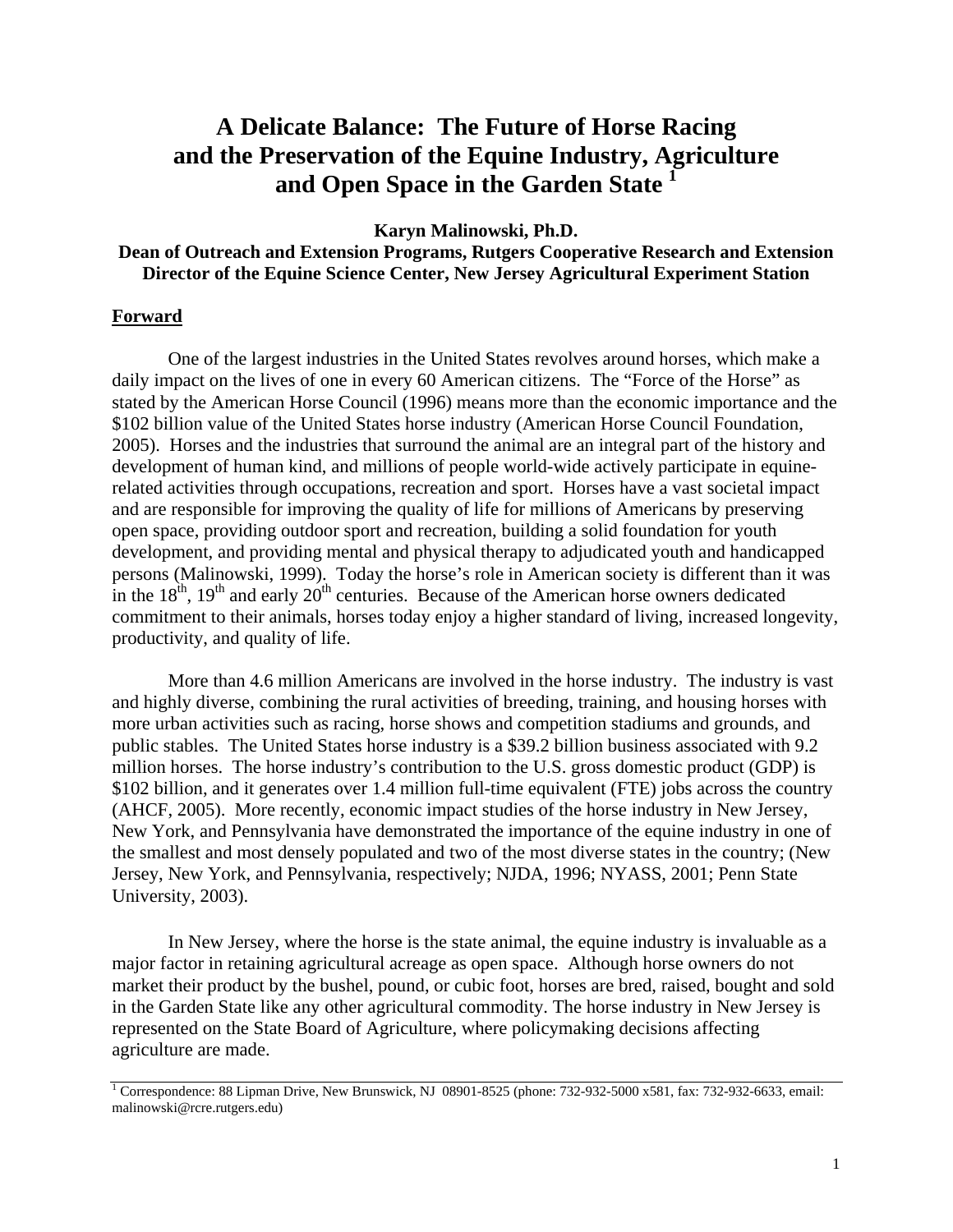The New Jersey equine industry, valued at \$3.2 billion (B), produces a direct economic impact of approximately \$698 million (M) comprised of the \$407M spent by New Jersey equine owners and operators of equine facilities, \$224 M from racetracks, and \$67M by out-of-state equine owners and operators. The industry employs approximately 6,000 persons directly with the largest percentage of them affiliated with racing (NJDA, 1996). Equine is the third largest agricultural product in New Jersey (behind nursery and vegetable production) and the number one livestock commodity. Horses are found on 7,600 facilities in every county statewide (NJDA, 1996). Besides the economic importance of the industry, these 7,600 horse facilities maintain open space of 81,000 acres, which in turn provides an enhanced quality of life for New Jersey residents. Horse operations tend to be more sustainable than other types of agricultural businesses, making the horse industry critical to the growth and land-use strategy of the state.

The horse industry in New Jersey is not without its challenges, however. The Rutgers University Equine Science Center (ESC) helped identify those challenges and topics of importance to industry leaders in March of 2003 when it hosted its Horse Industry Summit, the first of its kind at a land-grant, state university.

Challenges identified were:

- health and wellness of the equine athlete
- integrity of equestrian sport
- land use and zoning
- environmental concerns
- future of horse racing and industry economic development

The Equine Science Center and its faculty and staff are charged with addressing these five most pressing concerns and have developed programs aimed at solving problems in these areas and delivering the solutions to the public.

At the request of the Hall Institute of Public Policy, the author was invited to address the future of horse racing in New Jersey and economic development for the equine industry in this white paper.

#### **The State of New Jersey Racing**

The New Jersey race horse industry has been severely impacted by the state lotteries and casino gaming. Thalheimer and Ali (1992) estimated that following the introduction of casino gaming in Atlantic City, there was a 34% decline in pari-mutuel wagering at racetracks in New Jersey. In addition to the casino gaming industry and state lotteries there is now the introduction of video lottery terminals (VLTs or slots) in three neighboring states at racetracks in direct competition with New Jersey's three racetracks.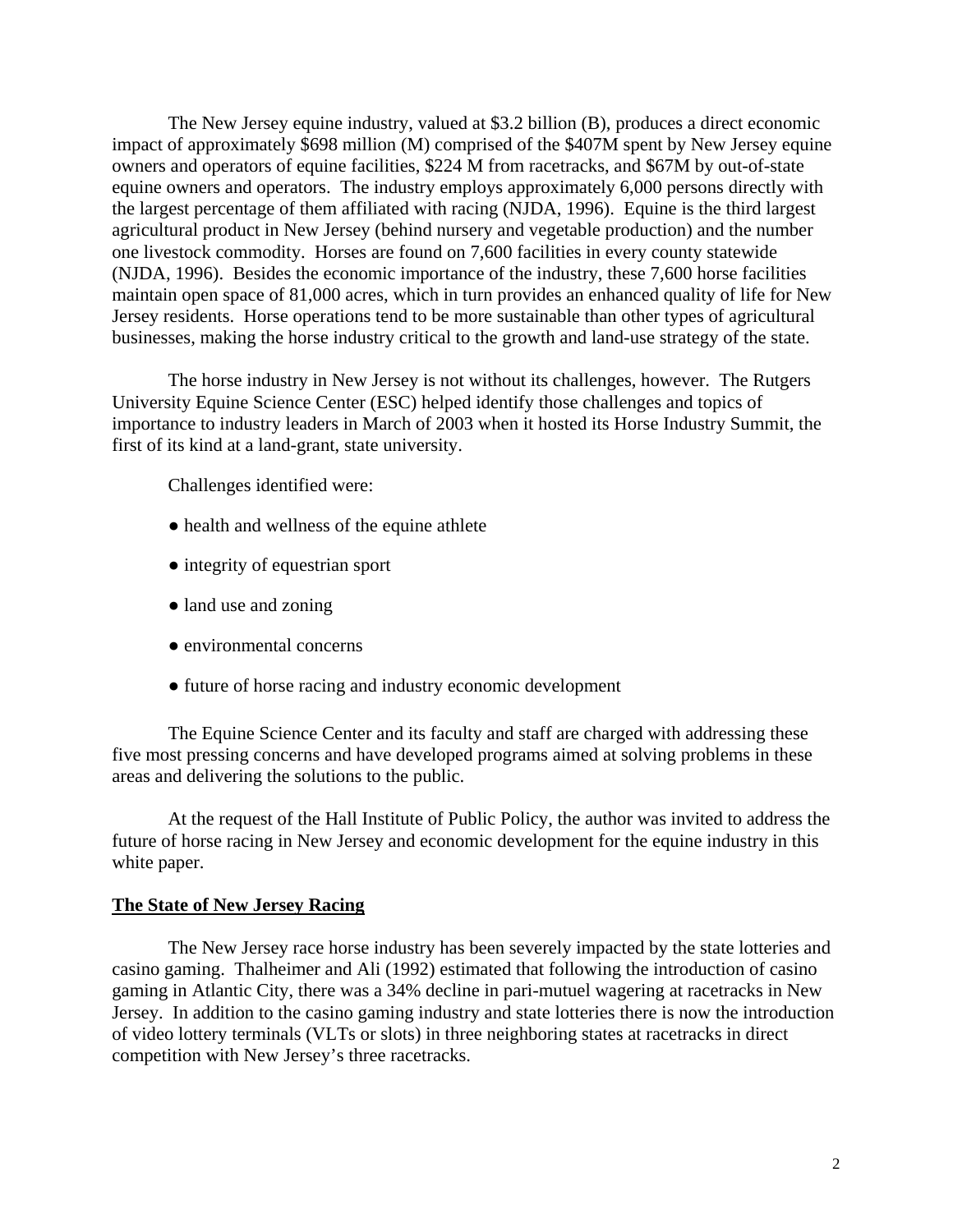Regarding the issue of the future of horse racing in New Jersey, on July 24, 2003, the Equine Science Center hosted a blue-ribbon panel of horse racing industry leaders, legislators and government officials interested in the preservation of the horse industry and horse-racing industry in New Jersey. The meeting was chaired by Assemblymen Jeff Van Drew and Ronald Dancer, Jack Gallagher (representing the New Jersey Department of Agriculture; NJDA) and ESC Director Karyn Malinowski.

Participants included representatives from the New Jersey Racing Commission, the New Jersey Sports and Exposition Authority, the Thoroughbred Breeders' Association, the Thoroughbred Horsemen's Association, the Standardbred Breeders and Owners Association, the New Jersey Sire Stakes, Pennwood Racing Corporation, Harness Tracks of America, the New Jersey State Board of Agriculture, the Rutgers University Board for Equine Advancement, and Cook College's Department of Animal Sciences.

The 2003 roundtable discussion focused its discussion on three essential areas:

- policy and regulation of racing
- marketing and growth of racing
- operations and management of racing

Once the group identified issues of concern in each of the three areas, it pinpointed the ten most critical issues needed to be addressed if racing in the Garden State is to survive. Discussion resulted in a series of strategies developed as part of a three-pronged approach designed to simultaneously stabilize and reinvigorate New Jersey's horse racing industry through methods that will augment purse values, increase racetrack attendance, and improve the infrastructure that supports the equine industry. No one strategy alone will make a lasting difference. Just as the industry is a network of relationships, so must be the strategies that support and encourage it. Details of these are found in Appendix I.

The racing industry can be broken down to three tiers of production: racetrack operation and OTB facilities; training and maintaining competitive and potentially competitive horses; breeding of such horses to support the industry (AHCF, 2005). The breeding of horses plays a significant role in both the racing and showing aspects of the horse industry and certainly is an aspect of the industry which utilizes larger parcels of land for its operation which helps preserve agriculture and open space.

Racetracks and OTB facilities, surveyed by Deloitte for the American Horse Council Foundation (2005) provided information on their revenue items which included wagering revenue, total handle, revenue from admissions, concessions, parking and programs and other revenue including electronic gaming, electronic wagering and internet wagering. Of the seven race tracks offering electronic gaming machines (including a track in Delaware in close proximity to New Jersey), average revenues derived from electronic gaming machines approximated 58% of total revenues. Four tracks indicated that they received 70% or more of total revenue from this form of wagering (AHCF, 2005). Since 2003, when the Deloitte survey was conducted, two other states contiguous to New Jersey have or are planning electronic gaming in their states.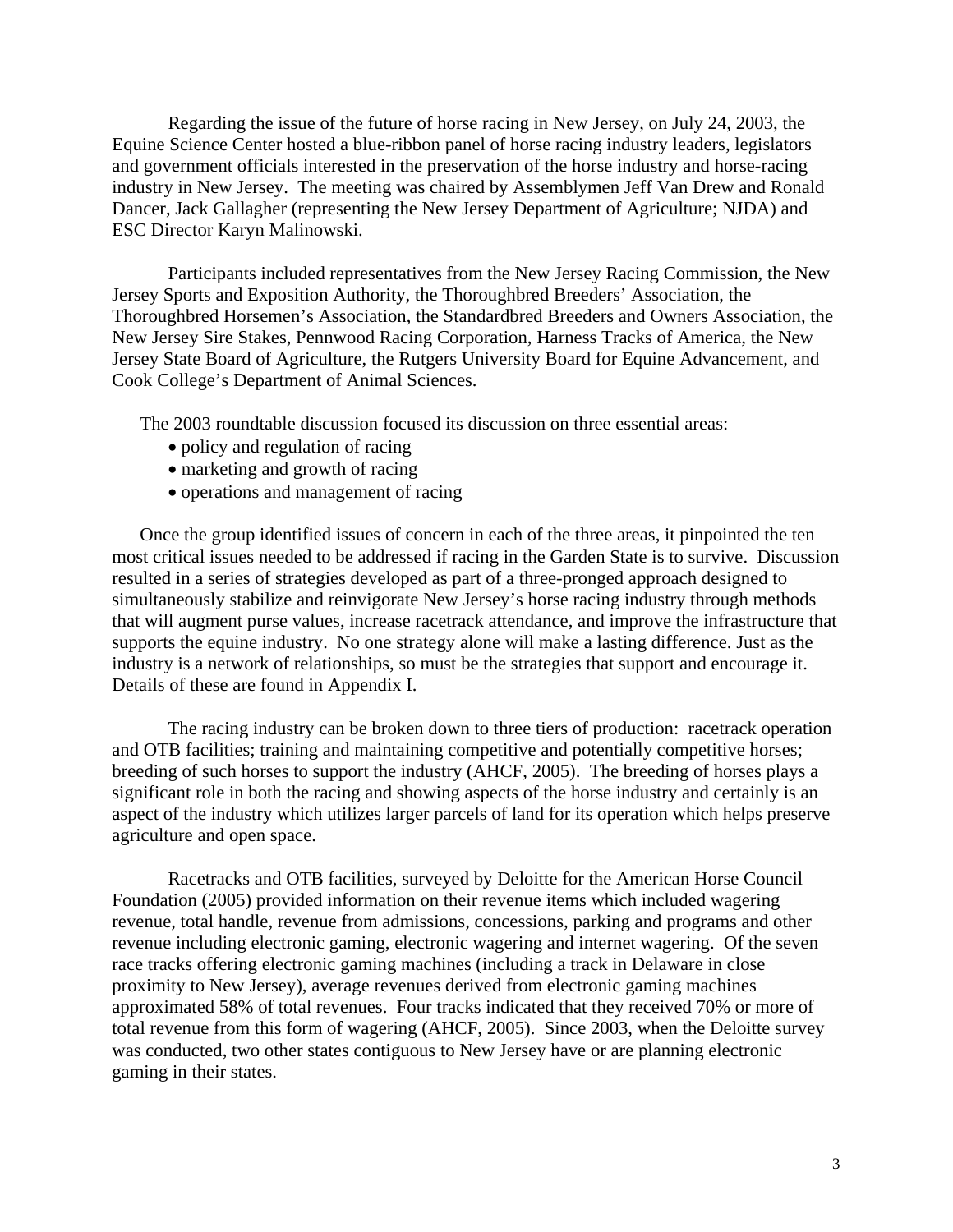#### **Value of Racing**

New Jersey cannot afford to lose its horse racing industry. Too many jobs and precious farmland and open space acres, which enhance the quality of life for New Jersey residents, depend upon the breeding, raising and training of thoroughbreds and standardbreds. The downward trend racetracks have experienced in recent years must be halted and reversed. For the five-year period of 2000-2004 the parameters of a successful racetrack gaming operation have declined, e.g. on-track attendance, on-track handle and simulcast handle due to the impact of alternative gaming as depicted in Figures 1-5 (New Jersey Racing Commission, 2004).

Pennsylvania has just authorized the installation of slot machines at seven racetracks, five casinos and two resorts which will be overseen by the Pennsylvania Gaming Board. It is anticipated that when fully operational the revenue generated annually by slots will be \$30B. The net portion from this revenue is estimated at \$3B annually. These monies will be divided as follows: 48% to the facility operators; 34% to the state of Pennsylvania; 5% towards economic development; 4% to local communities; and 9% for race purses. Of the estimated \$270M allocated for horse-related interests, half will be distributed each to thoroughbreds and standardbreds. For harness racing alone, the \$135M will be distributed as follows: \$108M for overnight purses at 4 tracks; \$10.8M for Sire Stakes Programs; \$10.8M for a new Breeders Fund and \$5.4M for Horsemen's Welfare Fund (personal communication, Jerry Connors, 2005).

A study conducted by the Institute of State and Regional Affairs, Penn State Harrisburg (2001) estimated that the installation of slot machines at Pennsylvania's four racetracks (1,500/track) would result in an increase of 17,700 jobs (24,500 total); a contribution to the value of goods and services of \$3.2B (an increase of \$2.5B); a contribution to income by racetracks of \$1.3B (increase of \$1B); a generation of \$416M in government revenues (an increase of \$332M). The revenue from slot machines to Pennsylvania's economy will provide direct benefits to the state, the racetracks, horse owners, breeders and trainers, and track attendees. The state will have a revenue source for property tax relief, will achieve growth of agribusiness and travel and tourism, and will experience a ripple effect to consumer economy. The tracks will be able to make capital improvements that are long overdue and will have the opportunity to partner with established gaming companies which are highly successful at marketing their product. Horsemen and women will earn more dollars from enhanced purse structures, and owners and breeders will benefit from an enhanced Sire Stakes Program and new Breeders Fund.

One can only imagine the effect that Pennsylvania's installation of slot machines will have on the quality of racing, the increase in horses bred and the number of acres devoted to breeding race horses. Not to mention the impact that these slots will have on the Atlantic City casino industry which will feel tremendous competition for the gaming dollar from neighboring venues!

In 2004, a study commissioned by the Ontario Harness Horse Association and conducted by the Department of Agricultural Economics and Business at the University of Guelph measured the impact of slot machine revenue on the harness horse industry and on Ontario agriculture. Slot machines in 2002 contributed over \$100M of the total of \$190M in harness racing purses. The Guelph study found that the enhanced purse revenue was utilized to create: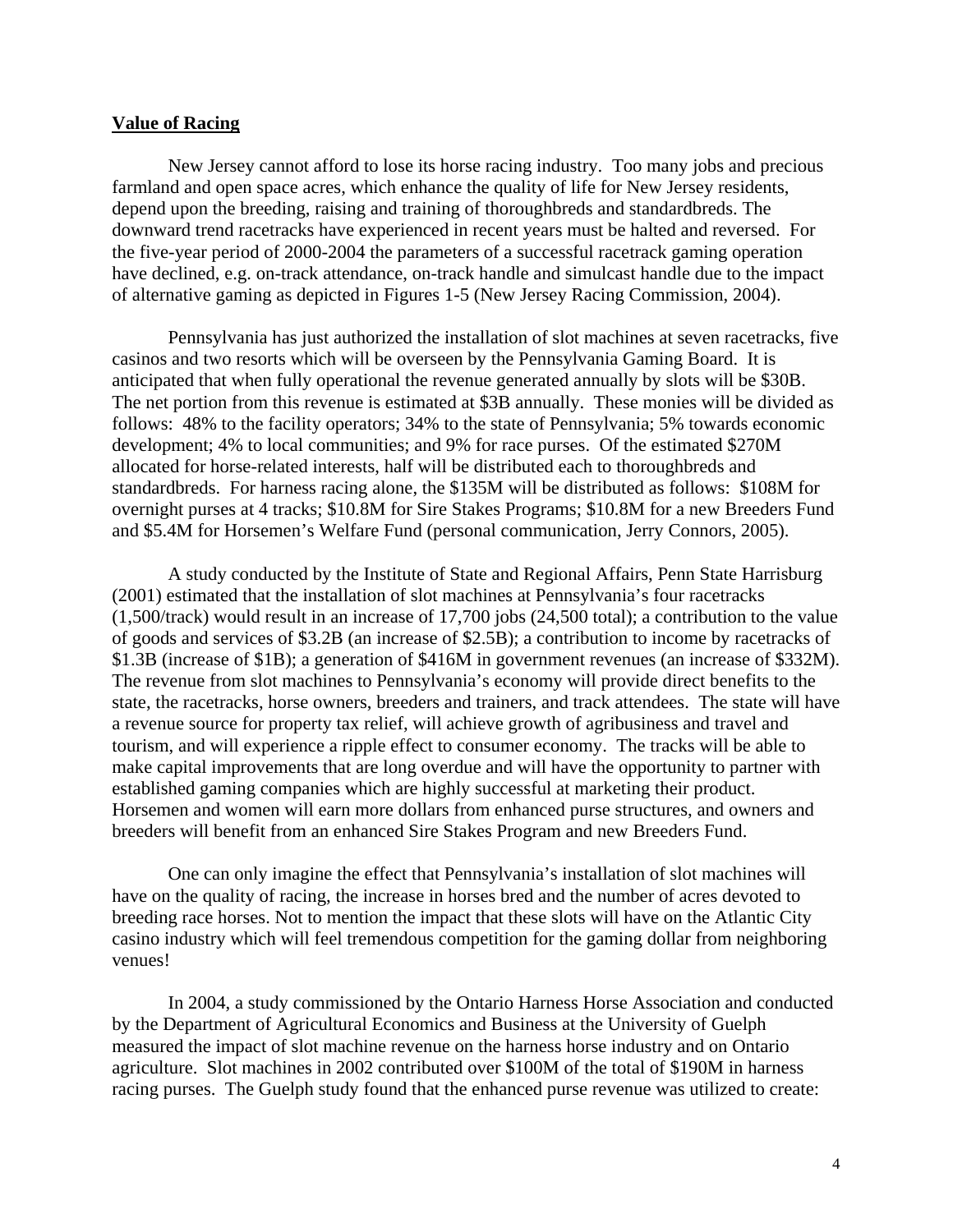\$58-62M in new employment income; 7,300-8,100 new jobs; an increase of between \$375 and 400M in direct purchases; and an increase of between \$859-\$942M in direct and indirect impact on the economy. The racing industry itself grew: racing related revenue increased 143%, the number of harness horses increased by 30% with an increased value of 203%. Horse purchases and operating costs increased by 106%.

Harness racing is also thriving in New York where Saratoga Gaming and Raceway, in the first year that Video Lottery Terminals were introduced, saw a 160% increase in purses, 50% increase in total wagering and an increase of 27 racing days. According to John Manzi (2005) harness racing at Monticello Gaming and Raceway has seen a banner year unlike any other in its 48-year history since the addition of VLTs in 2004. Local horse owners, breeders and trainers, and management have all benefited with an increase in number of racing days, a new state-ofthe-art paddock facility and a purse structure which increased in 2005 by 111.6%. As always, larger purses attracted horses of higher quality and fuller racing fields which resulted in a 26% increase in total betting handle at the Mighty M.

#### **Effect on Recreational and Non-Racing Horse Industry**

 Racing is not the only equine discipline that will lose if New Jersey racing does not receive the "shot in the arm" it so desperately needs. Sport competition and recreational horse users stand to suffer, as will traditional agricultural interests such as grain, hay, and straw farmers who continue to survive and maintain open space due to the fact that their major customers are horse owners. The New Jersey Equine Advisory Board's (EAB) annual budget to support the Horse Park of New Jersey and the sport and recreation segments of the horse industry, predominantly, is correlated to a percentage of the pari-mutuel handle from racing. Displayed in Figure 6 is the result of the continued erosion of racing revenue generation on the EAB annual budget. The EAB annual budget which was \$498,000 in 1990 declined to a new low of \$350,000 in 2005. While equine veterinary clinics and feed and supply stores are frequented and supported by sport horse competition and recreational users, a predominant economic flow to these entities is from the racing industry.

The future of the New Jersey racing industry and the work of the Rutgers University Equine Science Center go hand in hand. The Center's work is critical in the economic development, integrity, quality control and sustainability of the racing industry in New Jersey. The ESC believes that the state of New Jersey, where there are more horses per square mile than in any other state, has minimized the importance of the equine industry and that now is the time to correct the oversight. Economic development processes exist for casinos, tourism, agriculture and food industries, and health care, but not for equine. That needs to change. Other states are devoting substantial portions of racing revenues in the support of research and outreach for their equine industries. This is true in California, New York and Michigan to name a few. Presently there exists an unprecedented agreement between the Atlantic City hotel-casino and horse-racing industries that committed casinos to an annual subsidy of approximately \$20-25 million to supplement purses at racetracks in the Garden State. While this initially has helped insure that the best equine athletes would continue to compete at New Jersey tracks, it is does not address the major concerns regarding the fragile infrastructure of the industry itself. In addition to purse supplementation and breeding incentives, the New Jersey horse-racing industry needs to direct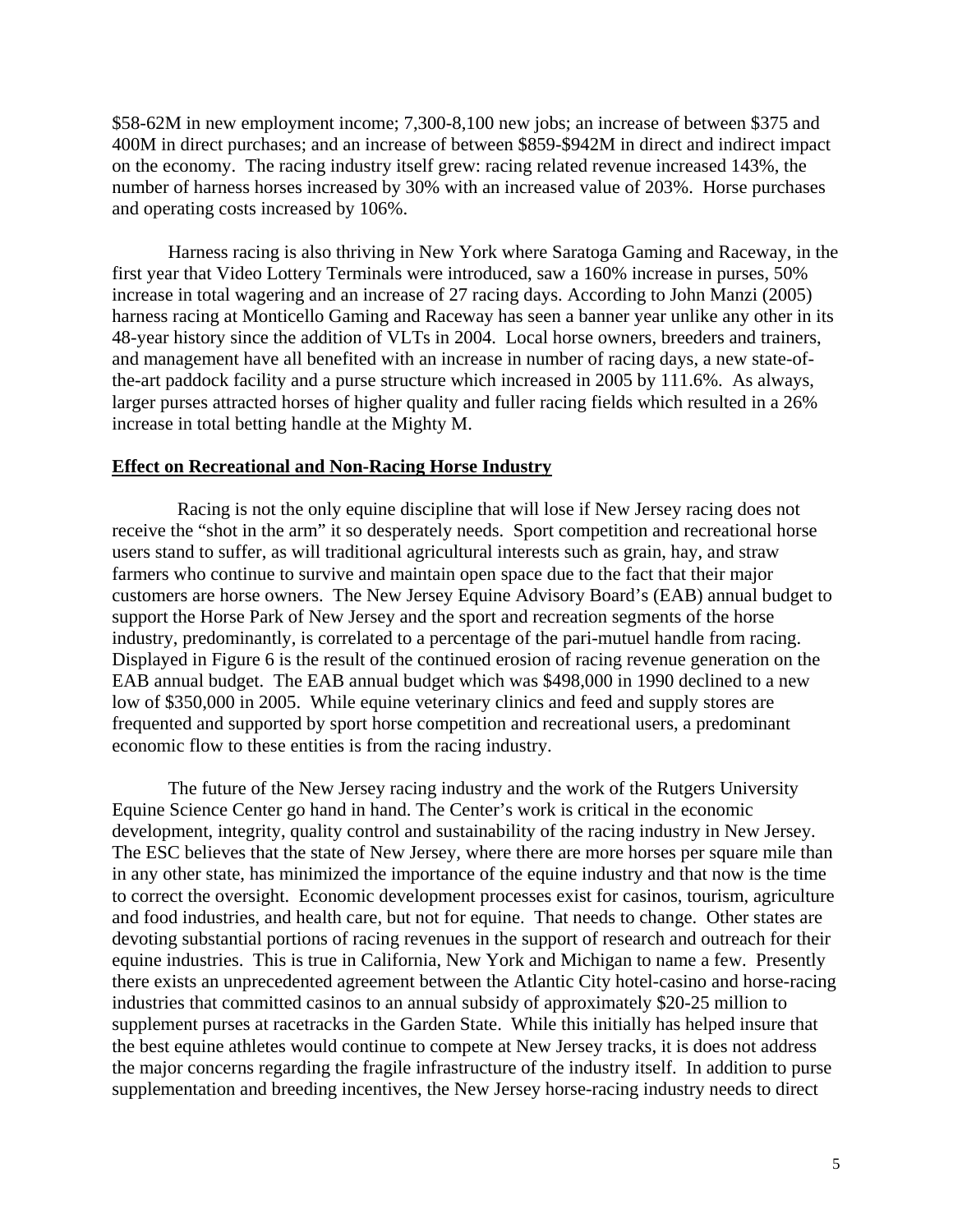funding to such activities as propriety research to enhance the economic competitiveness of New Jersey racing in relation to other states and to other leisure pursuits.

 The reality is that the equine "industry" is not perceived to be an industry at all. Because of its diversity, the horse industry has many factions which do little to communicate and unify their voices. Hence, key agency leaders and the New Jersey legislature find it hard to respond to an industry which sends so many mixed messages. The biggest challenge faced by the entire horse industry is to support all aspects of this diverse industry in one common, unified voice. Of critical importance to the future of the horse industry in New Jersey, identified at the 2003 ESC Summit, is the issue of farmland preservation. New Jersey is now at a stage in its need to preserve open space and the quality of life for its residents. The horse racing, breeding and training industry, which is a critical component of open space preservation, needs assistance from the state of New Jersey in order to survive and flourish. Between 1983 and 1996, New Jersey lost 40,000 acres of open space, primarily because of the demise of racehorse breeding farms (NJDA, 1996). Underlying causes for the loss of breeding farms were changes in federal tax laws and reduction in the racing purse structure due to the competition for gaming dollars resulting from the arrival of casinos.

New Jersey stands to lose a similar amount of open space unless it develops mechanism(s) for increasing purse structures and finding dollars for marketing and promotion for both thoroughbred and standardbred racing. The New Jersey Farmland Preservation Program is extremely proud of the number of acres of preserved farmland (equine-related and otherwise). However it is not enough to just preserve farms (including horse farms) in the state. If industries utilizing the preserved farmland are not viable, they will seek locations elsewhere, taking with them their financial contributions and leaving in their wake joblessness and a scenic vista of preserved but unproductive land, a fiscal burden to the community that helped preserve it.

In 2006, the Equine Science Center will be leading the effort for an economic impact analysis of the horse industry in New Jersey, in partnership with other state agencies and industry breed groups. More than producing just a census, the ESC team will conduct analyses which will determine the impact of the racing segment on the overall horse industry and collectively the impact of the entire horse industry on traditional agriculture and open space. This is what makes the New Jersey horse industry so important to keeping the Garden State green. The number of dollars and jobs generated by an industry are critical to a state's economy, but equally important to the most densely populated state in the nation is the preservation of open space and quality of life that the equine industry provides to New Jersey residents. It is time for the entire industry to rally around once and for all to let the public and the legislature know that a horse industry in New Jersey does really exist. Racing and non-racing interests working together and speaking in one voice are the only way that horse enthusiasts can garner the respect from the state of New Jersey that the equine industry deserves.

#### **Acknowledgements**

The author would like to recognize and thank Diana Orban Brown, Tom Mannos, Sarah Kozak, Anastasia Miklojcik and BethAnn Parise for their assistance in the preparation of this manuscript.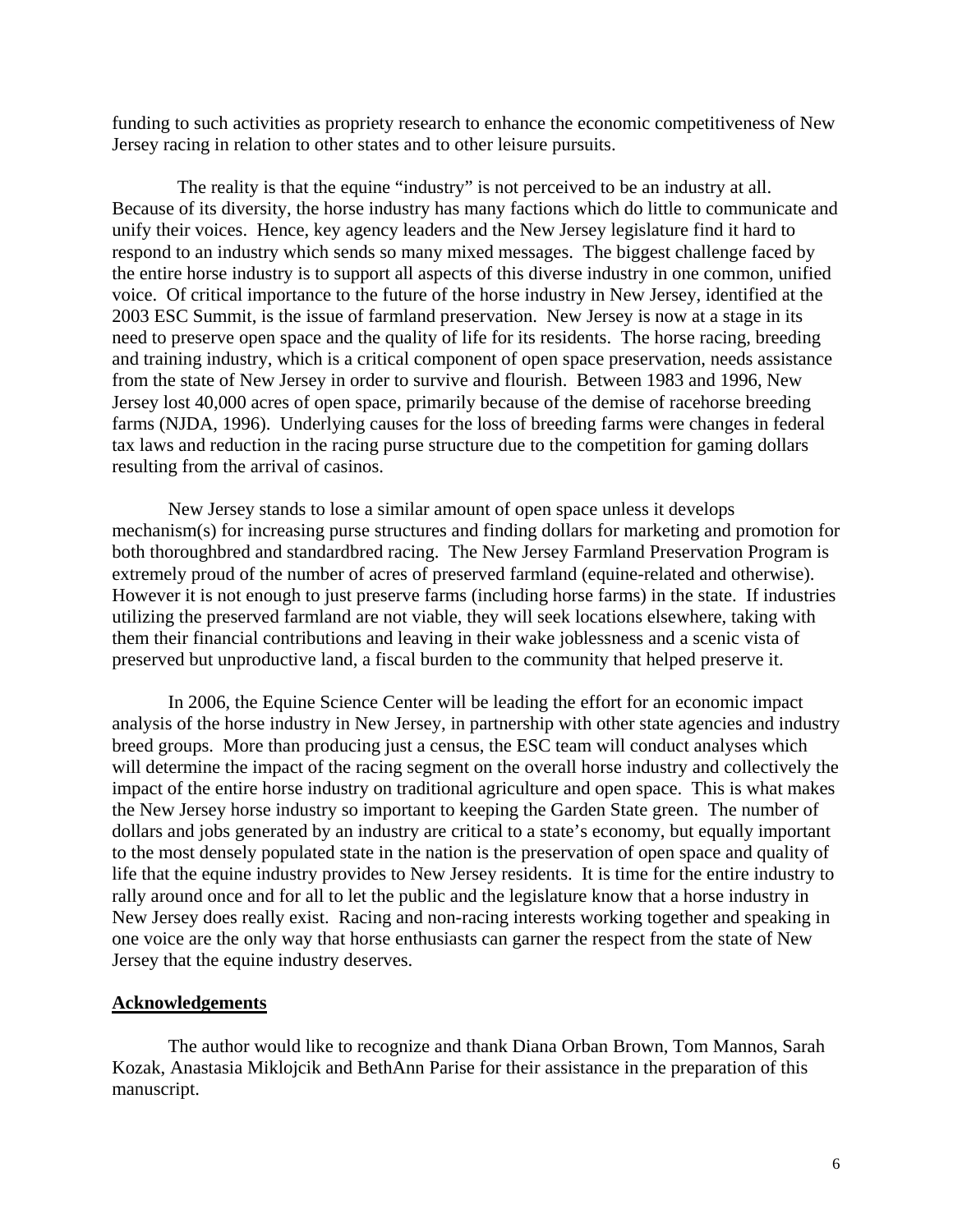

<sup>1</sup>The last year of harness racing at Garden State Park was 2000.



<sup>1</sup>The last year of harness racing at Garden State Park was 2000.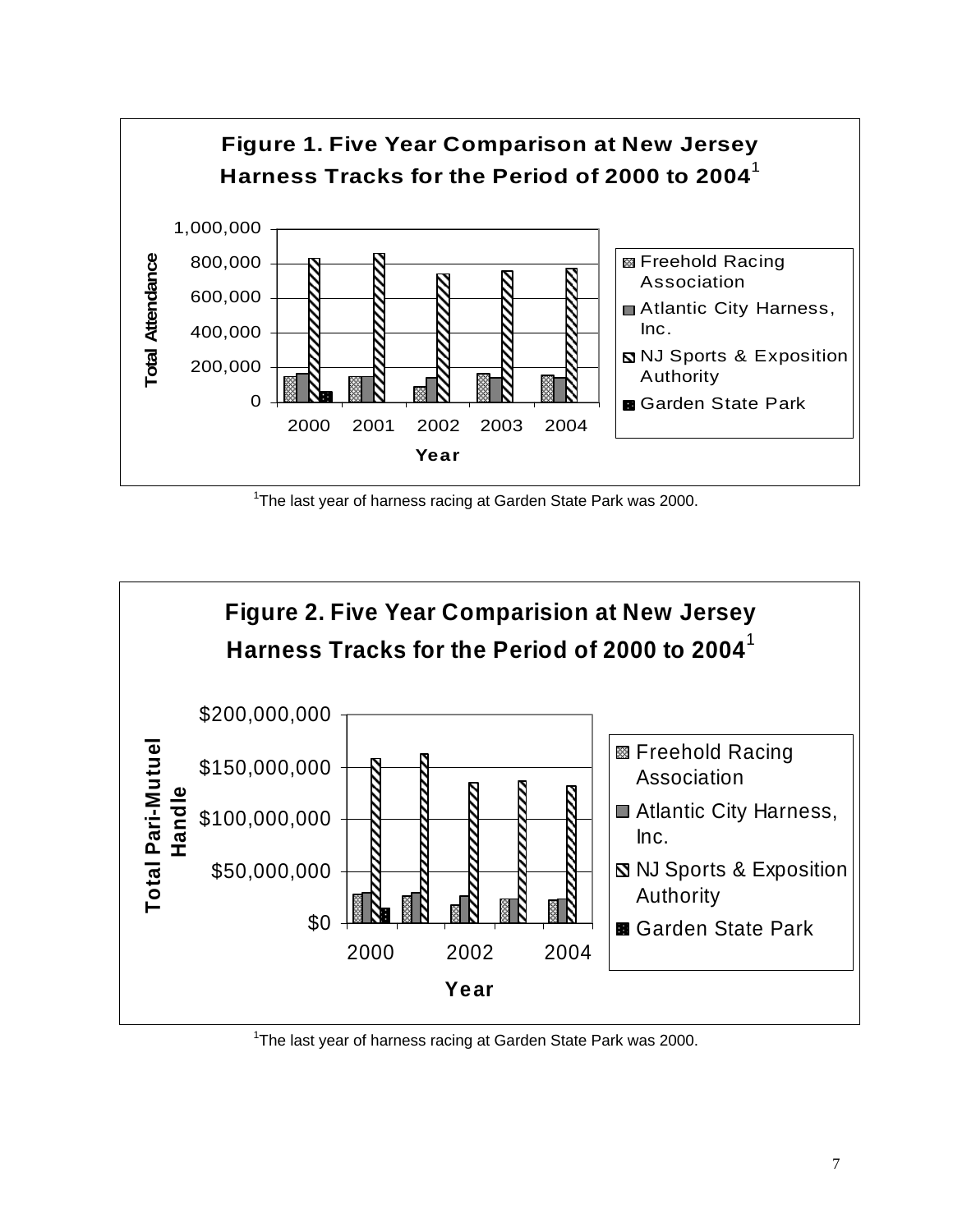

<sup>1</sup>The last year of thoroughbred racing at Garden State Park was 2001.



<sup>1</sup>The last year of thoroughbred racing at Garden State Park was 2001.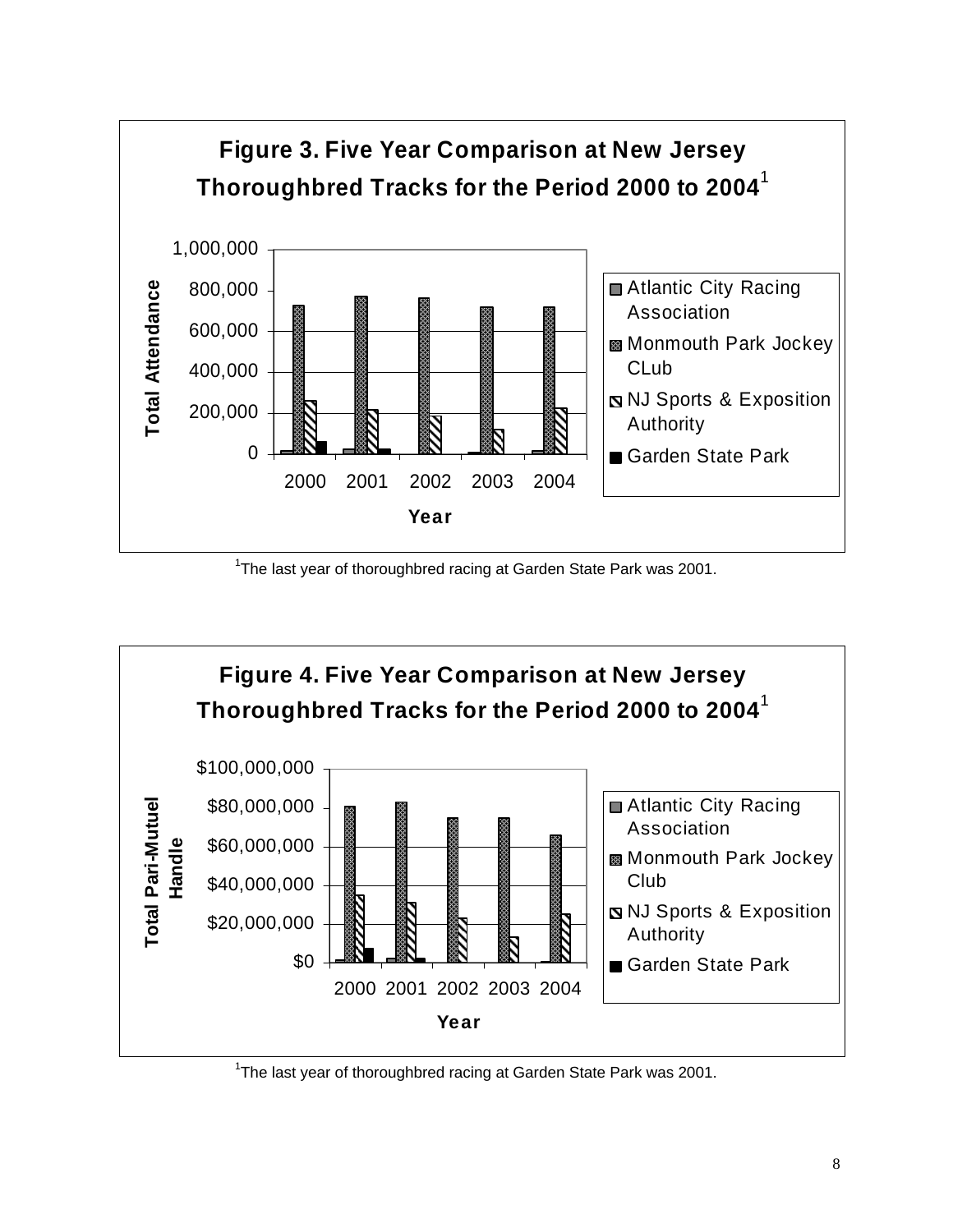

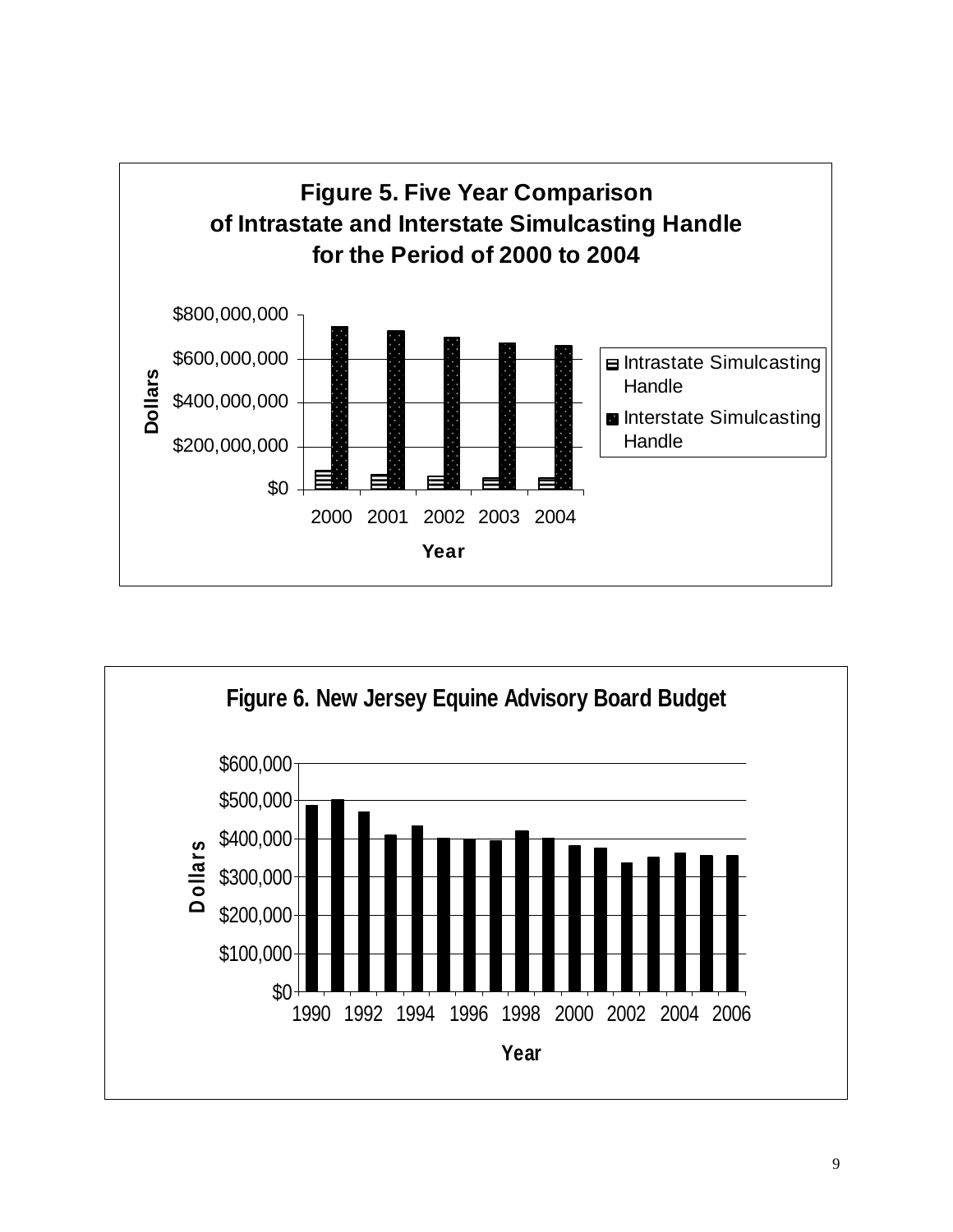# **APPENDIX I**

Following are the key issues identified and prioritized at the July 24, 2003 Roundtable hosted by the Rutgers University Equine Science Center, as well as points addressed in the three focus areas of discussion.

# **Key Issues Affecting the Future of Racing in New Jersey**

- 1) Identify additional funding sources for racing programs and promotion. Suggestions were:
	- a. Progressive slot machine program at Atlantic City casinos
	- b. Tapping into parking fees
	- c. Allocating a portion of the Internet sales tax, if such a tax becomes law
- 2) Promote cooperation and reduce competition between the racing industry and the Atlantic City casinos and the New Jersey lottery. Recognize that the real competition is the gaming industry of New Jersey vs. those of surrounding states.
- 3) Move to implement the legislation that would allow off-track wagering at racetracks, in view of the reduction in racing days
- 4) Increase the fan base through marketing programs (i.e., increased marketing funding) and tourism promotion devoted to racing
- 5) Dedicate funding to increased purses and breeding incentives
- 6) Examine the cost to the industry (track managements, owner, breeders and trainers) of state-mandated regulations
- 7) Emphasize the strong connection between land preservation and a viable racing industry; address Right To Farm and environmental issues
- 8) Find funding for a state-supported training center for the horse industry workforce
- 9) Examine the means of ensuring the integrity of the product
- 10) Educate legislators and the public regarding the value of a healthy racing industry

# **I. Issues Regarding Policy and Regulation of Racing**

# **Major impediments:**

- Shortage of funding for tracks
- The industry is highly regulated, and cost of regulation is high
- Limited understanding that racing is an agribusiness in addition to being a sport
- State allows cross-competition in gaming: casinos and lottery games
- State has resisted policy changes (e.g., horse industry representatives on Racing Commission; additional funding to tracks; regulations affecting horse ownership)
- Policing of racing industry has had a negative effect on public perception
- State has not drawn the connection between racing and land preservation
- Conflicts with municipalities on Right To Farm issues discourages horse operations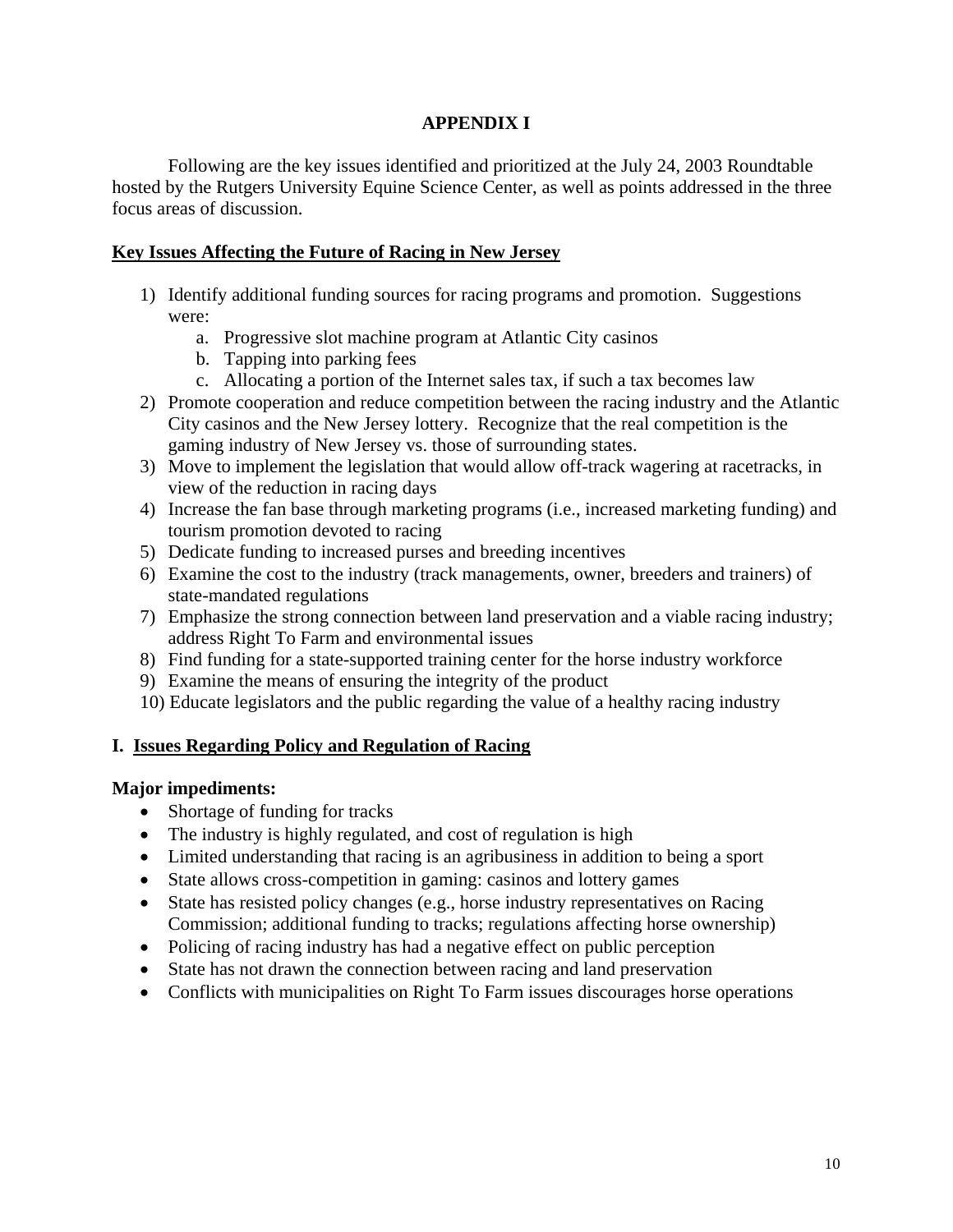## **Needs and challenges:**

- Identify additional funding sources; make sure additional funds are directed to horse industry
- Legislature should fund breeders' awards to encourage breeding
- Rules regarding breeding should be eased: allow stallions from other states; reduce the amount of time mares must spend in NJ
- State needs to evaluate competition from other states; NJ is surrounded by competition from NY, PA, MD and DE
- Install off-track wagering facilities
- Install video lottery terminals (dedicated slots), which the casinos could operate
- Tie casino industry to racing industry -- both are gaming enterprises

# **Horse industry solutions:**

- Educate legislators to understand the needs of the industry
- Emphasize to the public and legislators the "added value" of racing; its broad and significant economic impact beyond the track
	- Tax revenues generated and what they're used for
	- Generation of jobs
	- Support of supplier businesses
	- Open space preservation
	- **Recreational opportunities**
- Work with the Department of Agriculture to address breeding issues
- Increase funding for Sire Stakes program
- Support the Rutgers Equine Science Center

# **II. Issues Regarding Marketing and Growth of Racing**

# **Major impediments:**

- Shortage of funding
- Inadequate, unappealing facilities, and not enough money to upgrade them
- Waning consumer interest in racing/product
- Racing is a fan-driven business rather than a dollar-driven business

# **Needs and challenges:**

- Identify additional funding sources
- Increase total racing revenues
- Revive consumer interest in racing
- Make sure track-goers have a clean, pleasant experience with good food
- Use publicity to tap into younger, more female market
- Expand the promotion of "Month of the Horse"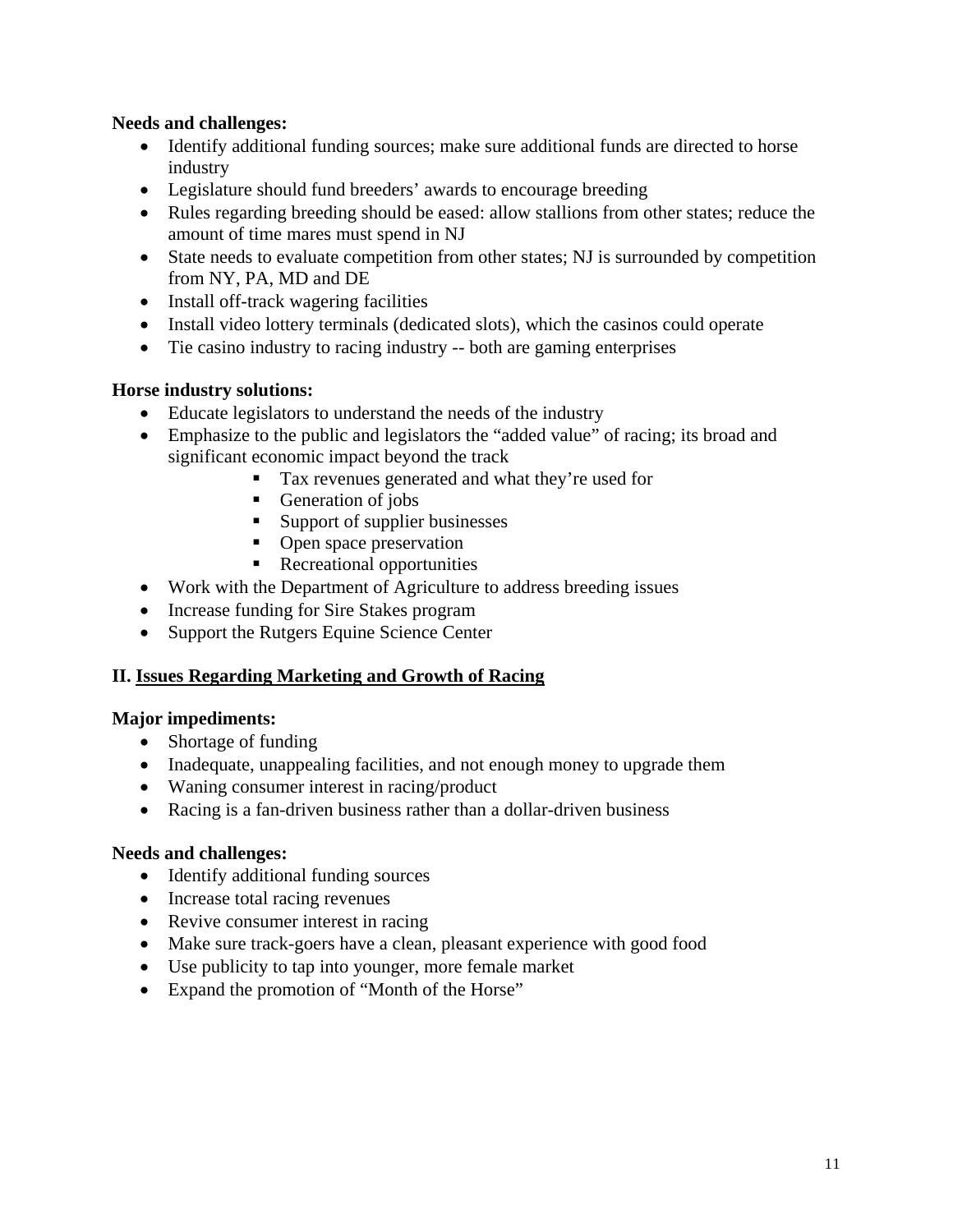# **Horse industry solutions:**

- Educate legislators to understand the needs of the industry
- Emphasize to the public and legislators the "added value" of racing; its broad and significant economic impact beyond the track
	- Tax revenues generated and what they're used for
	- Generation of jobs
	- Open space preservation
	- Recreational opportunities

# **III. Issues Regarding Operations and Management of Racing**

# **Major impediments:**

- Shortage of funding for breeding programs
- Shortage of funding for purses; can't finish racing days. URGENT action needed.
- Funds for breeders are decreasing each year
- Number of stallions standing in NJ is decreasing down to 22
- Illegal medications are a major problem, particularly the perception that they are widely used
- Tracks cannot operate year-round
- Lack of cooperation between thoroughbred and standardbred segments

# **Needs and challenges:**

- Identify additional funding sources
- Increase total racing revenues; do not divert purse money (which attracts horses) to subsidize breeding programs
- Develop account wagering program
- Install off-track wagering facilities
- Install video lottery terminals, which the casinos could operate
- Create a year-round use for tracks perhaps training center
- Sustain the Meadowlands it's one of the finest racetrack facilities in the country; retain NJSEA as operator

# **Horse industry solutions:**

- Educate legislators to understand the needs of the industry
- Emphasize to the public and legislators the "added value" of racing; its broad and significant economic impact beyond the track
	- Tax revenues generated and what they're used for
	- Generation of jobs
	- Support of supplier businesses
	- Open space preservation
	- Recreational opportunities
- Work with the Department of Agriculture to address breeding issues